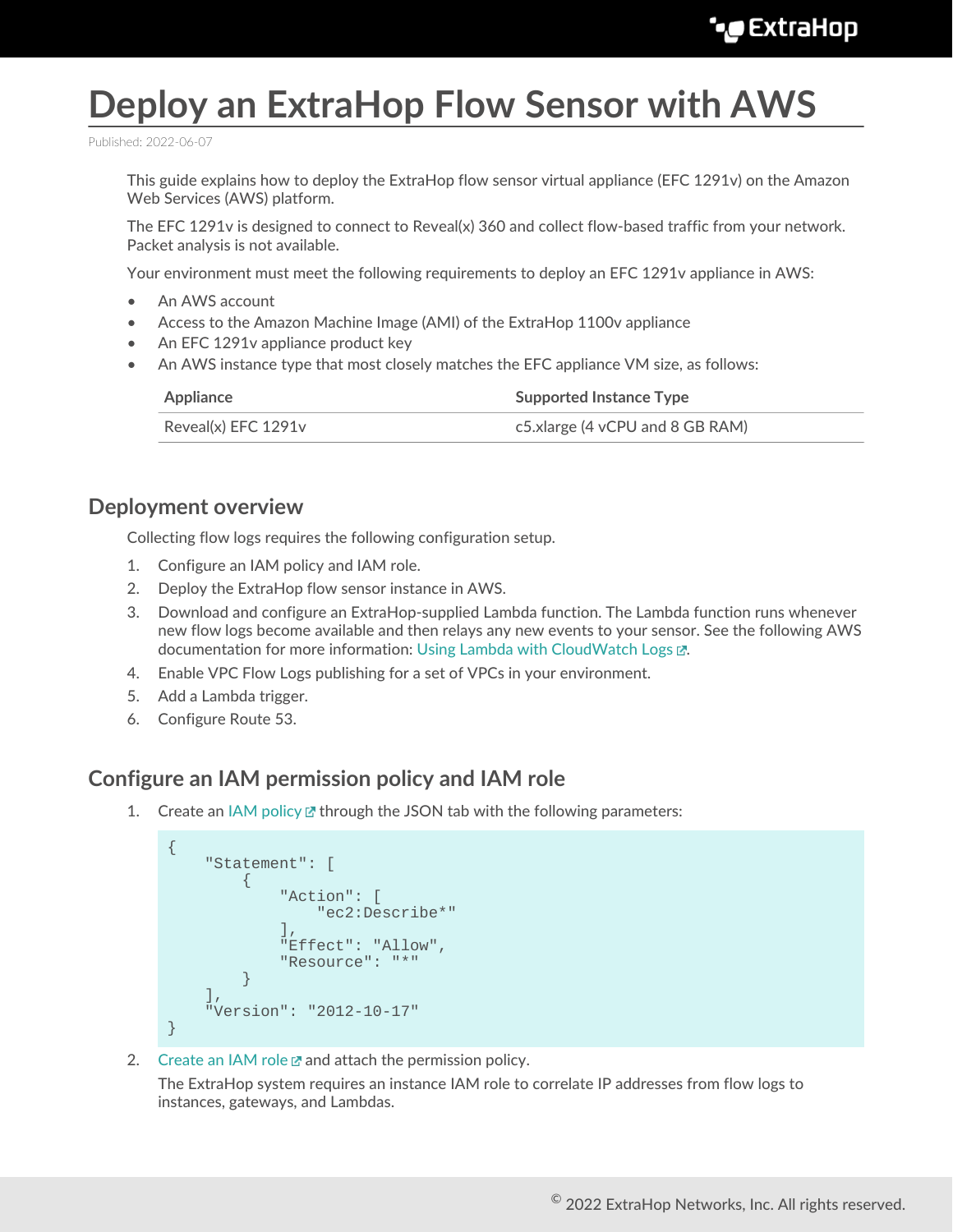## **Deploy the sensor AMI**

1. Deploy a Reveal(x) EDA 1100V by following the [Deploy an ExtraHop sensor in AWS](https://docs.extrahop.com/8.9/deploy-eda-aws)  $\mathbb Z$  guide.

The EDA 1100V is a packet sensor that becomes a flow logs sensor when the license is entered. The sensor will no longer process packets.



**Tip:** You can subscribe to the Reveal(x) 1100v (BYOL) software through the AWS Marketplace.

- 2. After the instance is created and running, [attach the IAM role](https://docs.aws.amazon.com/AWSEC2/latest/UserGuide/iam-roles-for-amazon-ec2.html#attach-iam-role)  $\mathbb Z$  you created above.
- 3. Log in to the ExtraHop system through https://<extrahop-hostname-or-IP-address>. The username is setup and the password is the string of numbers after the i- in the instance ID.
- 4. Follow the prompts to accept the license agreement, enter the product key, change the default setup and shell user account passwords, connect to ExtraHop Cloud Services, and connect to Reveal(x) 360.
- 5. Click the System Settings icon , and then click **All Administration**.
- 6. In the Access Settings section, click **API Access**.
- 7. In the Generate an API Key section, type a description for the new key and then click **Generate**.
- 8. Generate the Flow Log secret from the REST API Explorer.
	- a) Click **Open ExtraHop API Explorer**.
	- b) Click **Enter API Key** and then paste or type your API key into the API Key field.
	- c) Click **Authorize** and then click **Close**.
	- d) Click **ExtraHop** and then click **POST /extrahop/flowlogs/secret**.
	- e) Click **Try it out** and then click **Send Request**.
	- f) In the Response Body section, view and record the secret value. You will need the secret for the EXTRAHOP\_SECRET\_KEY environment variable in the next procedure.

#### **Configure the Lambda function**

An ExtraHop-supplied lambda function routes new flow log events to the ExtraHop flow sensor whenever called by a CloudWatch lambda trigger.

For more information about creating Lambda functions, see the [AWS documentation](https://docs.aws.amazon.com/lambda/latest/dg/getting-started-create-function.html)  $\mathbb{Z}$ .

- **Important:** The Lambda function must be on the same VPC and subnet as the flow log sensor. The function must also be part of a security group that allows outbound TCP 443 traffic to the management interface of the collector.
- 1. Download the  $ext{lowlogs-lambda}.zip file from the Extrahop downloads  $\mathbb{F}$  page.$
- 2. In AWS, create a Lambda function.
	- The function must have the Go1.x runtime.
	- The function must have an execution role with the following permissions:
		- **CloudWatch Logs:**
			- CreateLogGroup
			- CreateLogStream
			- **PutLogEvents**

• **EC2:**

- CreateNetworkInterface
- DeleteNetworkInterface
- DescribeNetworkInterfaces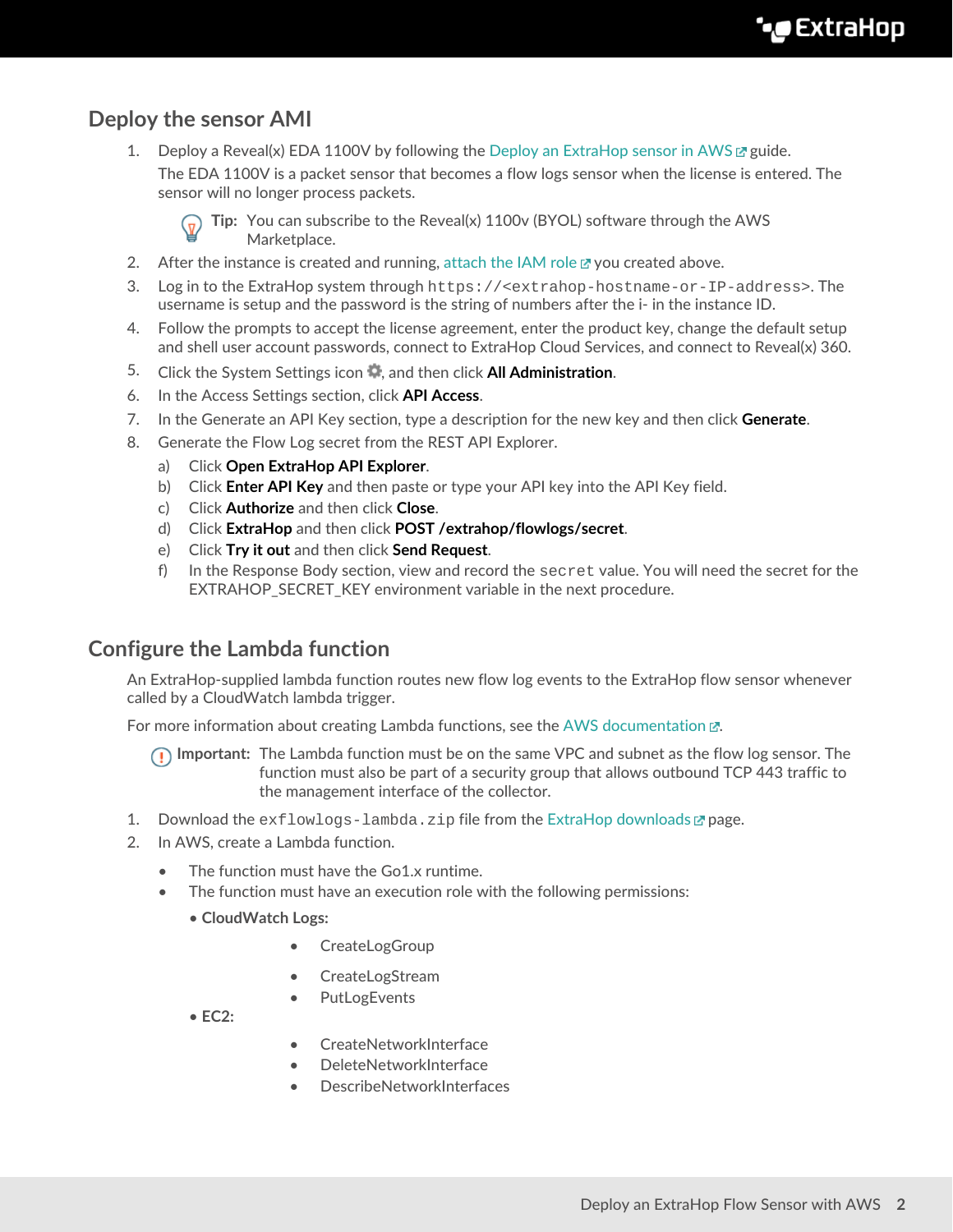# \***@ExtraHop**

- You must enable connectivity between your Lambda function and the VPC and subnet that your collector is on. The function must also be part of a security group that allows traffic between the function and collector.
- Upload the exflowlogs-lambda.zip file.
- Under General configuration settings, set the Memory field to 128 MB.
- Under General configuration settings, set the Timeout field to 10 seconds.
- Under Code, Runtime settings, set the handler value to exflowlogs-lambda.
- In the Environment variables settings, set the following environment variables:

• **EDA\_HOST:** The IP address or hostname of the VPC flow logs sensor.

• **EXTRAHOP\_SECRET\_KEY:** The secret you generated through the ExtraHop REST API in the previous procedure.

• **VERIFY\_EDA\_HOST\_CERT:** If the sensor has the default self-signed certificate, specify 0 to disable certificate verification in the Lambda HTTP client. Otherwise, specify 1.

**Note:** It can take up to 10 minutes before devices are discovered and metrics are published from flow logs.

#### <span id="page-2-0"></span>**Publish flow logs to CloudWatch**

For more information about publishing flow logs, see the following AWS documentation: [Publish flow logs](https://docs.aws.amazon.com/vpc/latest/userguide/flow-logs-cwl.html) [to CloudWatch Logs](https://docs.aws.amazon.com/vpc/latest/userguide/flow-logs-cwl.html) Z.

- 1. Identify the VPCs that you want to monitor with the flow sensor.
	- If your ExtraHop AWS deployment includes packet sensors, you should avoid monitoring a particular VPC with both a packet sensor and a flow logs sensor.
	- While it is possible to send logs for smaller units like individual subnets or interfaces, sending the entire VPC yields the best discovery of devices.
- 2. [Create a CloudWatch log group](https://docs.aws.amazon.com/AmazonCloudWatch/latest/logs/Working-with-log-groups-and-streams.html#Create-Log-Group)  $\mathbb Z$  to receive the flow logs.
- 3. Create an [IAM policy](https://docs.aws.amazon.com/IAM/latest/UserGuide/access_policies_create-console.html)  $\mathbb Z$  through the JSON tab with the following statement:

```
{
   "Version": "2012-10-17",
   "Statement": [
     {
       "Action": [
         "logs:CreateLogGroup",
         "logs:CreateLogStream",
         "logs:PutLogEvents",
         "logs:DescribeLogGroups",
         "logs:DescribeLogStreams"
      \vert,
       "Effect": "Allow",
       "Resource": "*"
 }
   ]
}
```
4. Identify an existing IAM role or [create a new IAM role](https://docs.aws.amazon.com/vpc/latest/userguide/flow-logs-cwl.html) E with a custom trust policy that allows Amazon EC2 to publish flow logs to a CloudWatch log group. The custom trust policy must have the following statement:

```
{
   "Version": "2012-10-17",
   "Statement": [
    \{ "Effect": "Allow",
```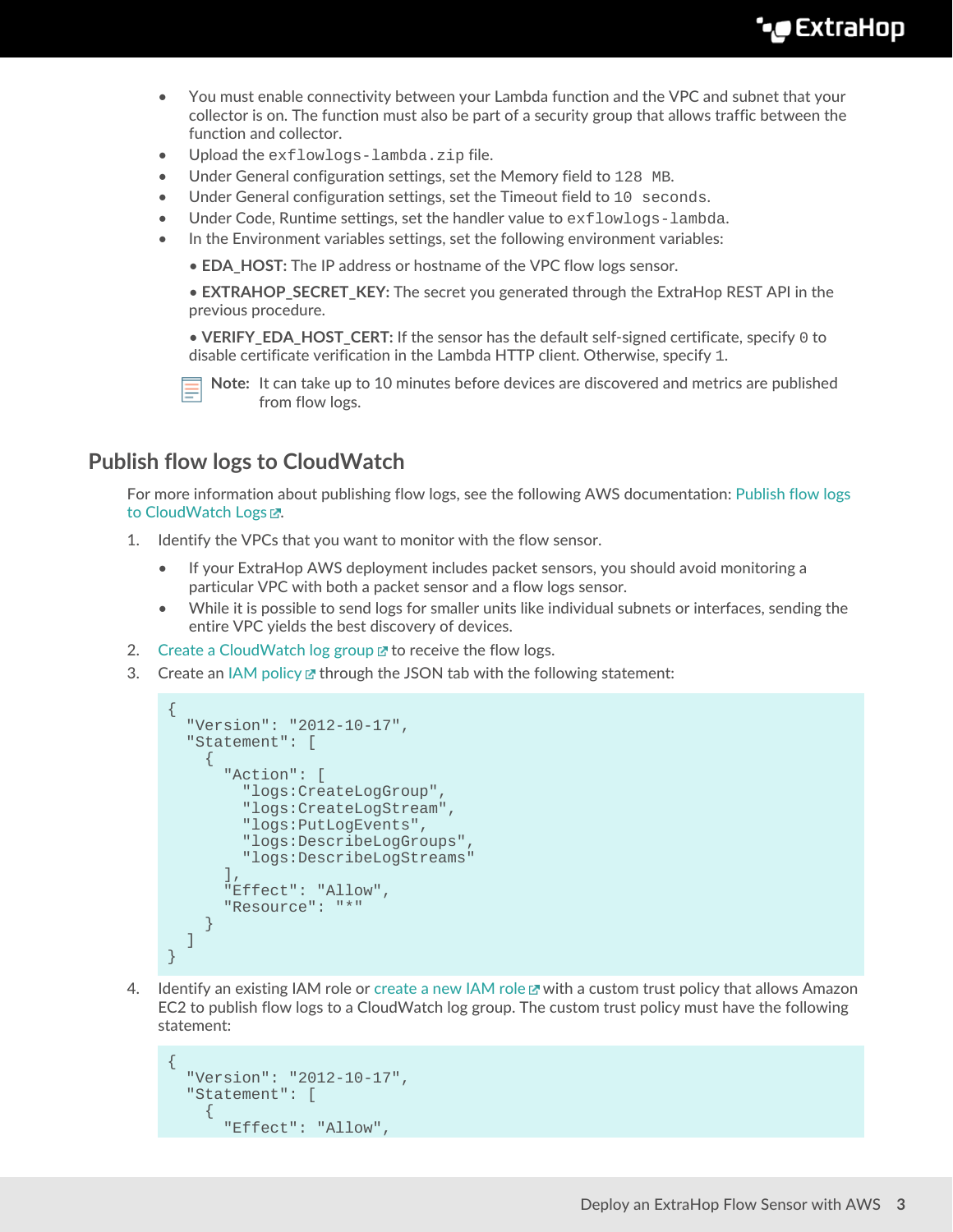# **°∙e** ExtraHop

```
 "Principal": {
         "Service": "vpc-flow-logs.amazonaws.com"
, \},
       "Action": "sts:AssumeRole"
     }
   ]
```
- 5. Add the permission policy you created in step 3 to the role.
- 6. Configure how VPC flow logs are sent to the CloudWatch group. The ExtraHop system requires the following configuration:
	- **Filter:** Accept

}

- **Maximum aggregation interval:** 1 Minute
- **Custom log format:** You must select the attributes in the following order:
	- **start**
	- **end**
	- **log-status**
	- **action**
	- **vpc-id**
	- **subnet-id**
	- **interface-id**
	- **instance-id**
	- **srcaddr**
	- **dstaddr**
	- **srcport**
	- **dstport**
	- **protocol**
	- **tcp-flags**
	- **packets**
	- **bytes**
	- **pkt-srcaddr**
	- **pkt-dstaddr**

The format preview should appear similar to the following figure.

# Format preview \${start} \${end} \${log-status} \${action} \${vpc-id} \${subnet-id} \${interface-id}<br>\${instance-id} \${srcaddr} \${dstaddr} \${srcport} \${dstport} \${protocol} \${tcp-flags}<br>\${packets} \${bytes} \${pkt-srcaddr} \${pkt-dstaddr}

### **Add a Lambda trigger**

[Add a CloudWatch Logs trigger to the Lambda function](https://docs.aws.amazon.com/AmazonCloudWatch/latest/events/RunLambdaSchedule.html)  $\mathbb{Z}$  you created in the [Publish flow logs to](#page-2-0) [CloudWatchs](#page-2-0)ection. Create the trigger with the following properties:

- **Type:** CloudWatch Logs
- **Log group:** The log group you created in the [Publish flow logs to CloudWatch](#page-2-0) section.
- **Filter name:** Type a name for the trigger.
- **Filter pattern:** Leave this field blank.